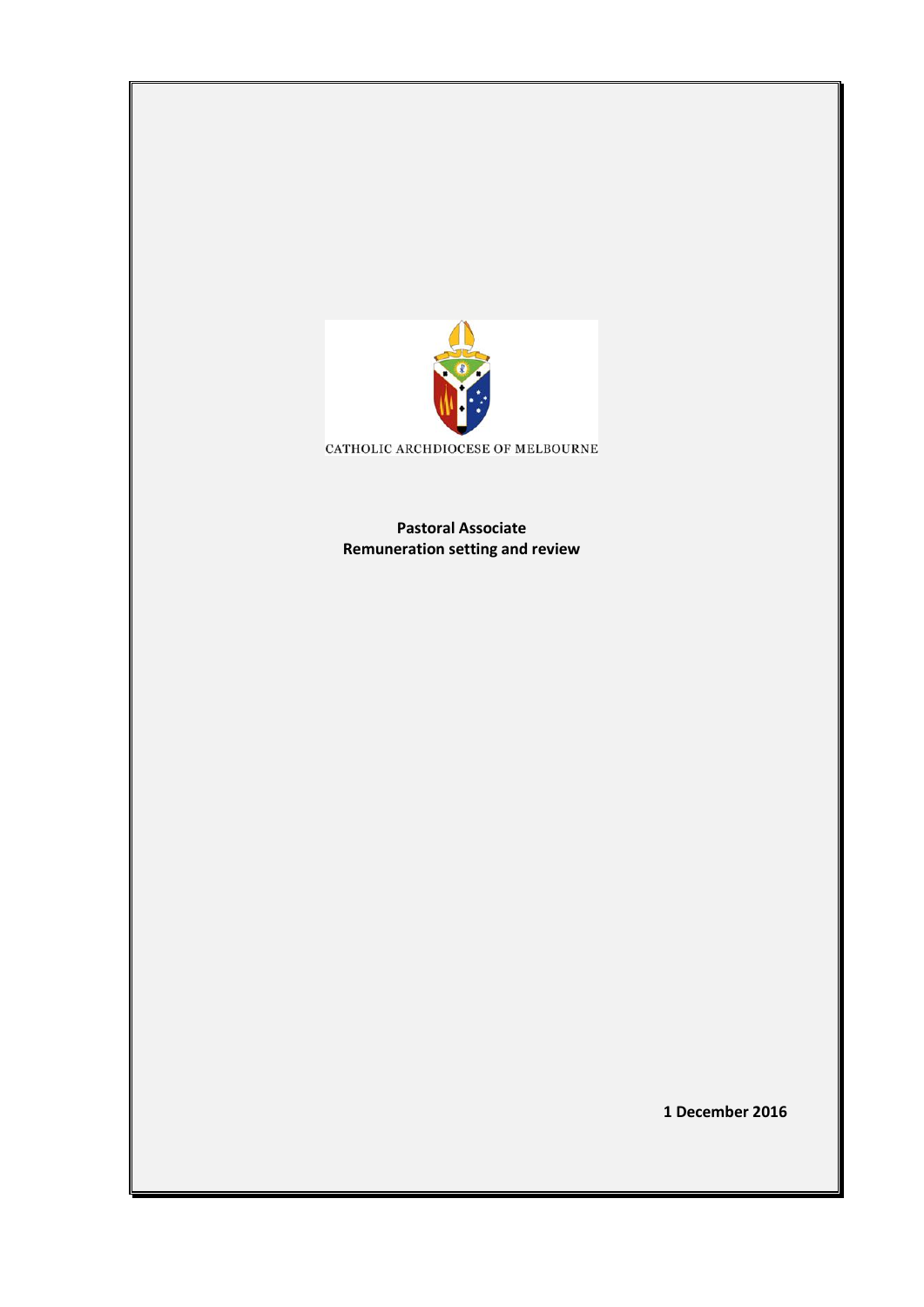## **Purpose**

To promulgate a framework relating to the setting and review of remuneration for Pastoral Associates.

This policy is not a term of any contract, including any contract of employment. This policy may be varied by the Archdiocese from time to time.

## **Background**

This framework arose out of the work of the Pastoral Associates Review Reference Group established by the Archbishop in late 2003, to among other matters review remuneration arrangements for employee Pastoral Associates.

The remuneration levels were determined

- 1. after a work value analysis of a cross section of employee Pastoral Associate positions and having regard to a similar exercise undertaken in the Adelaide diocese in 2003, and
- 2. having regard to market rates applicable to positions at that value in the employment market.

## **Application**

This framework applies to Pastoral Associates using

- 1. the Pastoral Associate Employment Agreement, or
- 2. the Model Agreement for the engagement of Religious Pastoral Associates. Both can be located a[t http://www.cam.org.au/policies](http://www.cam.org.au/policies)

## **Processes for employees**

- 1. The salary ranges are set out in schedule 1. They are adjusted annually by the Human Resources Office based on market rate data and the new rates of pay apply from 1 January in the following year.
- 2. The remuneration range matrix as set out in schedule 2 is used for the setting and review of remuneration.
- 3. It is recommended that salaries be reviewed annually in January. Factors used to assess whether an upward adjustment is warranted are:
	- Salary range movement over the previous twelve months (refer to schedule 1).
	- The performance of the employee over the previous twelve months.
- 4. Salary increases should be neither automatic nor inevitable. Performance should be of the essence.
	- The passing on of salary range movement as identified in schedule 1 should occur where performance is steady as this maintains the status quo.
	- Overall, salaries should cluster around mid points. Levels beyond mid point of the ranges should be the exception rather than the rule.
	- In all cases, any increase should not take the pay rate in excess of the maximum of the range.

#### **Processes for religious**

1. The stipend payments for religious are set out in schedule 3. It is adjusted annually by the Archbishop on the recommendation of the Standing Committee on Religious Stipends and the new rate applies from 1 January in the following year.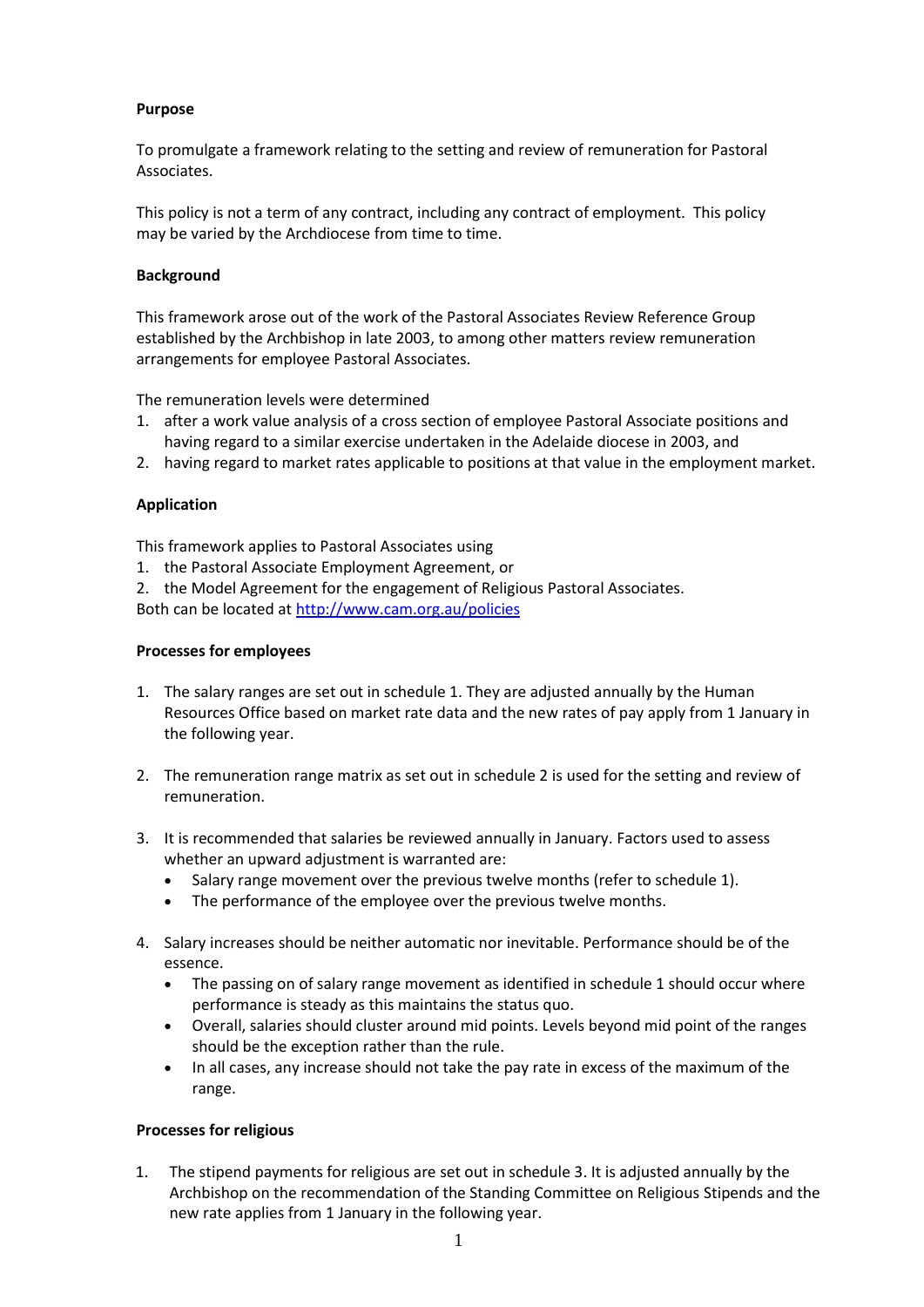## **Salary ranges for employees**

| Year | Minimum  | Mid point | Maximum  | Range Movement       |
|------|----------|-----------|----------|----------------------|
|      | \$ pa    | \$ pa     | $$$ pa   | (from previous year) |
|      |          |           |          |                      |
| 2007 | 42,011   | 44,222    | 46,433   | 3.35                 |
|      |          |           |          |                      |
| 2008 | 43,378   | 45,661    | 47,944   | 3.25                 |
| 2009 | 45,668   | 48,071    | 50,475   | 5.28                 |
|      |          |           |          |                      |
| 2010 | 46,729   | 49.189    | 51,648   | 2.33                 |
|      |          |           |          |                      |
| 2011 | 48,197   | 50,734    | 53,271   | 3.14                 |
| 2012 | \$50,856 | \$53,533  | \$56,209 | 5.52                 |
|      |          |           |          |                      |
| 2013 | \$52,985 | \$55,773  | \$58.562 | 4.19                 |
| 2014 | \$54,966 | \$57,859  | \$60,752 | 3.74                 |
|      |          |           |          |                      |
| 2015 | \$57,331 | \$60,349  | \$63,366 | 4.3                  |
| 2016 | \$58,765 | \$61,857  | \$64,950 | 2.5                  |
| 2017 | \$60,352 | \$63,527  | \$66,704 | 2.7                  |

Grade 1 as defined in the Pastoral Associate Position and Accreditation Standards

| Year | Minimum  | Mid point | Maximum  | Movement             |
|------|----------|-----------|----------|----------------------|
|      | $$$ pa   | $$$ pa    | \$pa     | (from previous year) |
| 2007 | 48,091   | 50,622    | 53,153   | 4.06                 |
| 2008 | 49,859   | 52,484    | 55,108   | 3.68                 |
| 2009 | 52,492   | 55,254    | 58,017   | 5.28                 |
| 2010 | 53,712   | 56,539    | 59,366   | 2.33                 |
| 2011 | 55,399   | 58,315    | 61,231   | 3.14                 |
| 2012 | \$58,455 | \$61,532  | \$64,608 | 5.52                 |
| 2013 | \$60,902 | \$64,107  | \$67,312 | 4.19                 |
| 2014 | \$63,180 | \$66,505  | \$69,830 | 3.74                 |
| 2015 | \$65,898 | \$69,366  | \$72,835 | 4.3                  |
| 2016 | \$67,545 | \$71,100  | \$74,656 | 2.5                  |
| 2017 | \$69,369 | \$73,020  | \$76,672 | 2.7                  |

1. Part time annual salaries are calculated by dividing the annual salary by 76 (full time working hours per fortnight) then multiply this rate by the agreed hours the part time worker will work in the fortnight.

2. Hourly rates for casuals are calculated by dividing the annual salary by 26 (fortnights) and then 76 (full time working hours per fortnight). To that add a 25% loading in lieu of annual and personal leave.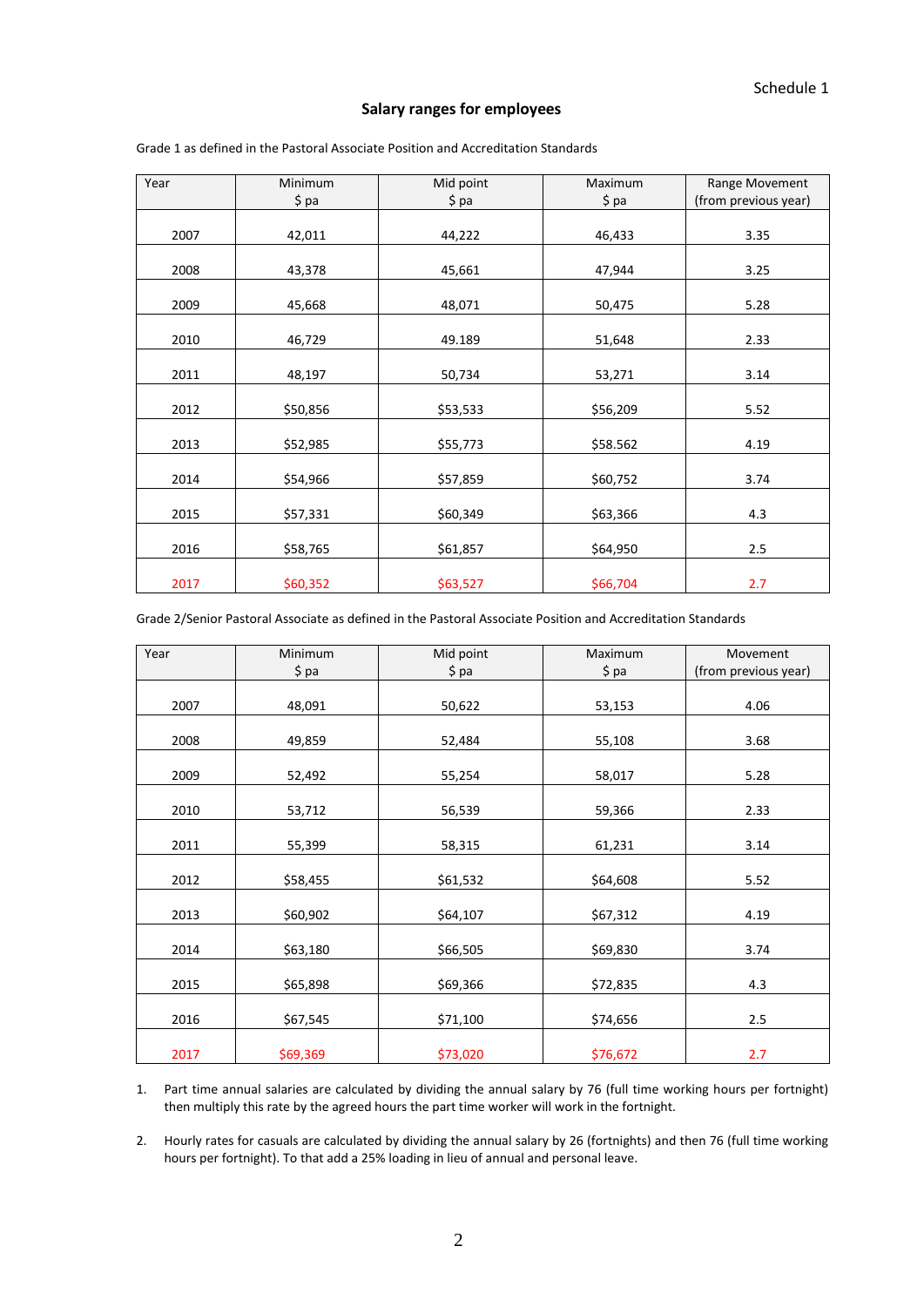# **Remuneration range matrix**

|      |                                | <b>PERFORMANCE</b><br><b>CONSIDERATIONS</b>                                                                           | <b>MARKET CONSIDERATIONS</b>                         |
|------|--------------------------------|-----------------------------------------------------------------------------------------------------------------------|------------------------------------------------------|
|      | <b>RANGE</b><br><b>MAXIMUM</b> |                                                                                                                       |                                                      |
| 105% |                                | $\Leftarrow$ Outstanding performer                                                                                    | Highly specialised skills,<br>scarce and critical to |
|      |                                | $\Leftarrow$ Extensive experience<br>highly promotable                                                                | parish outcomes                                      |
|      |                                | $\Leftarrow$ Very experienced superior<br>performer                                                                   | Need to make a pay offer<br>sufficient for person to |
| 100% |                                | $\Leftarrow$ Competent performer                                                                                      | move                                                 |
|      |                                | $\Leftarrow$ Experienced, eg 2 years in<br>the position adequate<br>performance but capable<br>of further development |                                                      |
|      |                                | $\Leftarrow$ Inexperienced employee<br>or showing marginal<br>performance                                             | Able to complete<br>satisfactorily in the<br>market  |
|      |                                | $\Leftarrow$ Recent appointee                                                                                         |                                                      |
| 95%  | <b>RANGE MINIMUM</b>           |                                                                                                                       |                                                      |